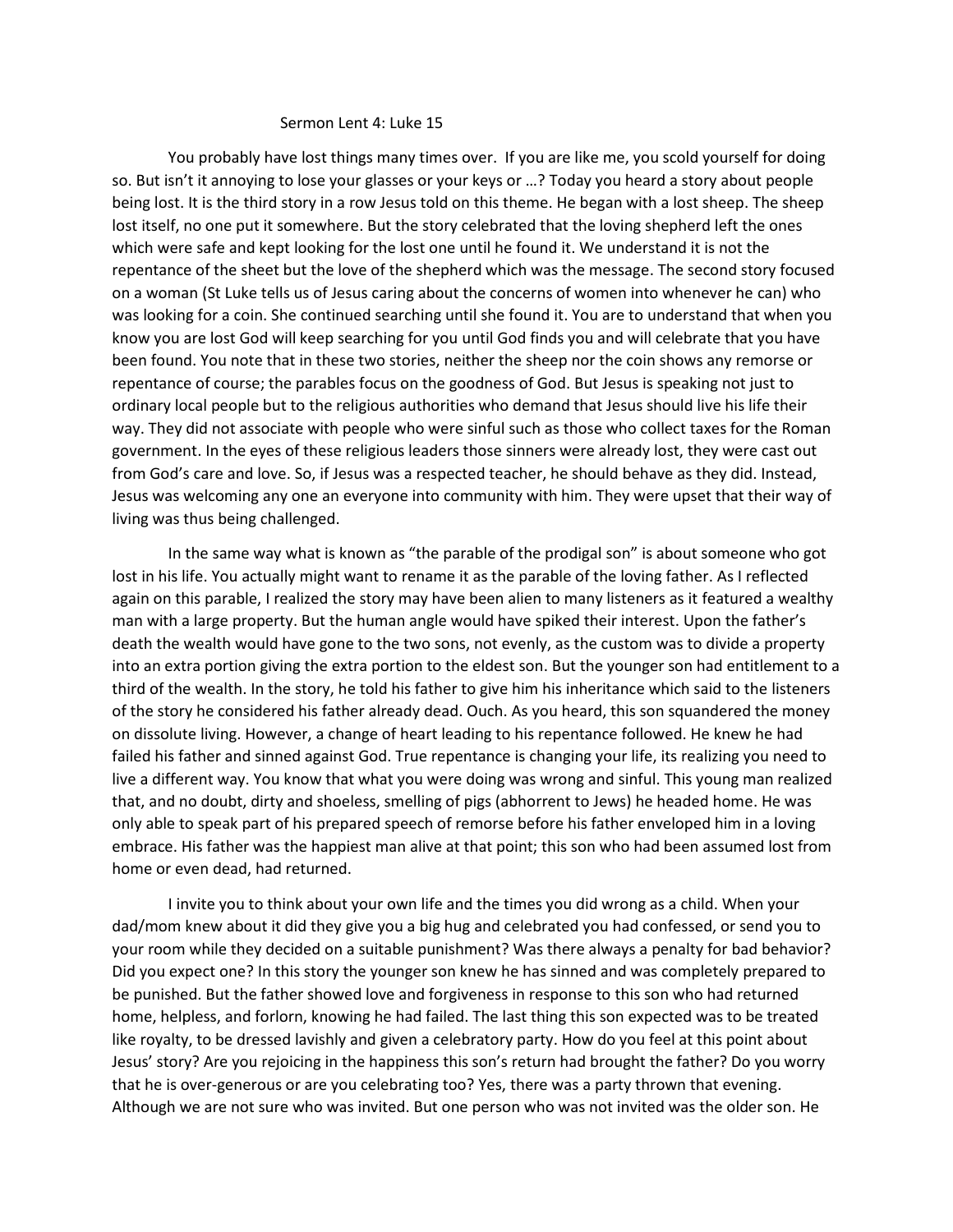finished his working day and returned home from the field to hear music and revelry. When he heard the party had been quickly arranged to celebrate the return of his younger brother, he was angry. He was very angry that this other son, the one who had sinned so much was being celebrated upon his return. I am sure you have sympathy with this son and see his point of view. He had continued to work for his father without ceasing and had never been rewarded with a celebration or a party. I guess if parties are only for those returning, I should not expect one when I leave!

But life often seems unfair, doesn't it? Did those who did the clean-up day yesterday complain that others were not being there? Did those who worked in the thrift shop this past week complain about others not helping? While I hear these volunteers wishing others would come, they are not complaining about them. They just accept it is the way it is. In the same way those who give a large pledge do not complain about those who don't. Every year at the Diocesan Convention we get a handout giving a list of all the churches in the diocese and two pieces of information. One is their total operating income and the other their pledge % to the diocese. I feel good that we pledge 12%, which puts us in the "positive" quartile. You know that life is not fair in the sense everyone does not have the same gifts, the same resources, the same wealth, the same experiences, the same opportunities, in fact, the same "anything."

What the elder son in the story was asked to accept was that the father celebrated the return of his son who had been assumed lost and even dead. You heard that the elder son was too angry to go into the party, so the father left the party to remonstrate with him. The father heard this elder son's anger; how he had served his father all his life conscientiously and in return had received no favors, no party, no celebration of any sort. He exploded in wrath telling his father that when "this son of yours came home you killed the fatted calf." You note that his returning brother was no longer a brother to him but "this son of yours." The father heard his anger of course but reminded him that the younger son would not inherit any wealth. That son had already received his inheritance. You note that Jesus intentionally did not include what happened when the father died, and the elder son had complete control. That was not in the story. But Jesus wanted his listeners to hear that the father was celebrating the return of the son who had been lost. The focus is not to be on the brothers but on the love of the father for the one who had been lost had repented and returned home.

Unlike the earlier two stories, this one is about repentance. The younger son intentionally went home and expected to be treated like a sinner and not an honored son. What the story tells us is beautiful in that whenever you know you have done wrong, when you have sinned, you can confess to God and know that God will forgive you. You could call the story the parable of the forgiving and loving father. It would be a more fitting title, I think. If you are feeling that the elder son was badly criticized, and your experience of life aligns you with him I suggest you pause and think. The elder son showed himself to be lost too. He wanted punishment for his prodigal brother (prodigal means wasteful) He did not understand forgiveness and love. His own sense of correctness and justice left him unable to see another way. What his father showed him was that by love and forgiveness the younger son was offered a new way to be.

Those who heard this story, this parable, might have enjoyed it as a story. Those who knew that the religious authorities labeled them as sinners would have felt it was told especially for them. Is it special for you?